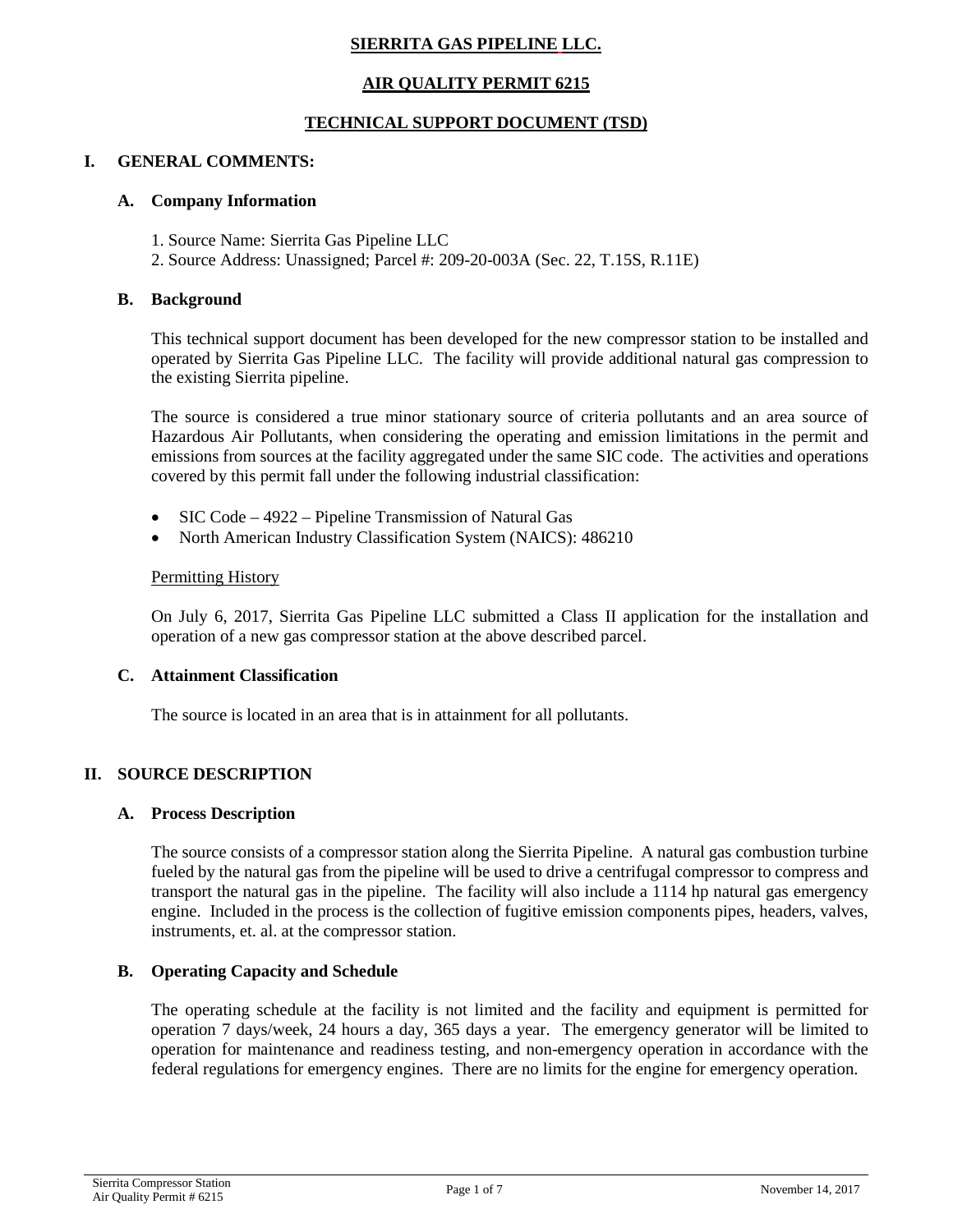## **C. Air Pollution Control Equipment**

There are no post combustion controls associated with the permitted equipment and operations.

## **III. REGULATORY HISTORY**

None. This is a new source.

## **IV. EMISSIONS ESTIMATES**

Emission estimates for the facility were derived using manufacturer's predicted emission performance data, enforceable emission limits, or US EPA Air Pollutant Emission Factors in AP-42. The following table outlines the facility's potential to emit pollutants.

| Potential to Emit, tons/year <sup>1</sup>     |           |           |                 |            |       |                 |            |              |                                 |                                |
|-----------------------------------------------|-----------|-----------|-----------------|------------|-------|-----------------|------------|--------------|---------------------------------|--------------------------------|
| <b>Conventional or Criteria Air Pollutant</b> |           |           |                 | HAP(s)     |       | <b>GHG</b>      |            |              |                                 |                                |
| PM <sub>2.5</sub>                             | $PM_{10}$ | <b>PM</b> | NO <sub>X</sub> | <b>VOC</b> | CO    | SO <sub>2</sub> | Lead       | <b>Total</b> | <b>Single</b><br>(Formaldehyde) | CO <sub>2</sub> e <sup>2</sup> |
| 3.65                                          | 3.65      | 3.65      | 32.24           | 18.66      | 33.95 | 1.83            | Negligible | 0.68         | 0.49                            | 63,153                         |

- <sup>1</sup> Potential to emit based on gas turbine operation for 8760 hours/year and 500 hours/year of emergency generator operation.
- <sup>2</sup> GHG includes CO<sub>2</sub>, N<sub>2</sub>O, and CH<sub>4</sub>. Emissions are based on CO<sub>2</sub> equivalent (CO<sub>2</sub>e). No hydrofluorocarbon, perfluorocarbon, or sulfur hexafluoride emissions are expected from any of the equipment.
- Note: Estimates of fugitive emissions from the collection of fugitive emissions components are not included in above estimates for purposes of determining the source is not a major source, since this a noncategorical source in accordance with PCC 17.04.340.A (128.c). See application for fugitive emission estimates.

### **V. APPLICABLE REQUIREMENTS**

#### **40 CFR, Part 60 Standards of Performance for New Stationary Sources (NSPS)**

| Subpart A     | <b>General Provisions</b>                                                           |
|---------------|-------------------------------------------------------------------------------------|
| Subpart KKKK  | NSPS for Stationary Combustion Turbines                                             |
| Subpart JJJJ  | NSPS for Stationary Spark Ignition Internal Combustion Engines                      |
| Subpart OOOOa | NSPS for Crude Oil and Natural Gas Facilities for which Construction, Modification, |
|               | or Reconstruction Commenced After September 18, 2015.                               |
| Appendix A    | <b>Test Methods</b>                                                                 |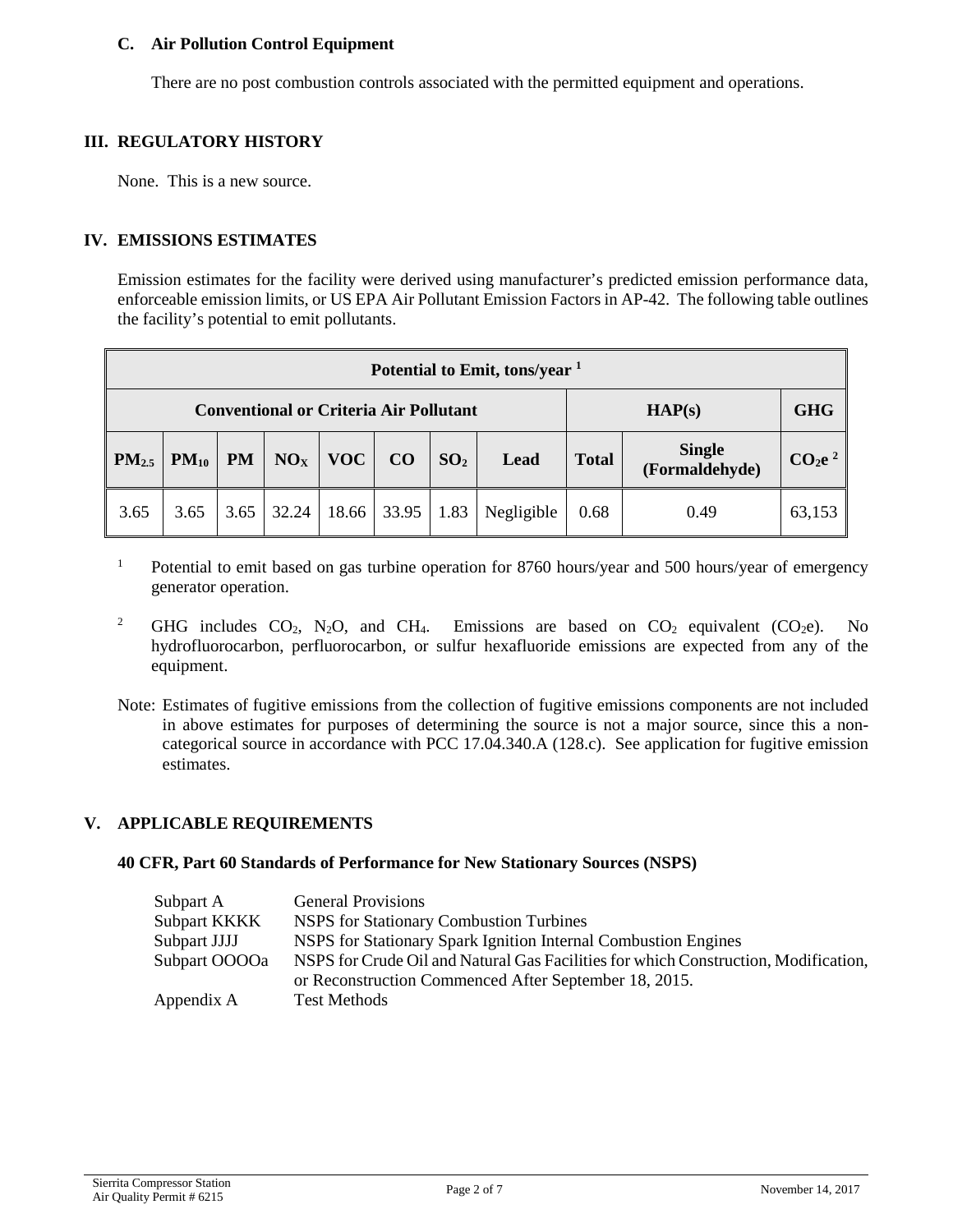## **40 CFR, Part 63 National Emission Standards for Hazardous Air Pollutants for Source Categories (NESHAP)**

Subpart A General Provisions Subpart ZZZZ NESHAP for Stationary Reciprocating Internal Combustion Engines

> 40 CFR 63.6590(c) provides exemptions for stationary RICE that are subject to regulations under 40 CFR Part 60. Specifically, it states that stationary RICE that meets any of the criteria in 40 CFR  $63.6590(c)$  (1) through (7) must meet the requirements of 40 CFR Part 63 Subpart ZZZZ by meeting the requirements of 40 CFR Part 60 Subpart JJJJ for spark ignition engines. No further requirements apply for such engines under this part. 40 CFR  $63.6590(c)$  (1) is for new or reconstructed stationary RICE located at an area source of HAPs. A stationary RICE located at an area source of HAP emissions is new if construction of the stationary RICE is commenced on or after June 12, 2006.

> The emergency generator is new stationary RICE located in an area source of HAPs. Because the emergency generator must meet the requirements of 40 CFR Part 60 Subpart JJJJ, no further requirements in 40 CFR Part 63 are applicable.

## **Pima County Code Title 17, Chapter 17.11 – General Provisions for Permits**

### **Article I – Scope and Authority**

| 17.11.010 | <b>Statutory Authority</b> |
|-----------|----------------------------|
|-----------|----------------------------|

17.11.020 Planning, Constructing, or Operating Without a Permit

## **Article II – General Provisions for Stationary Source Permits**

| 17.11.060 | Permit display or posting |  |
|-----------|---------------------------|--|
|-----------|---------------------------|--|

- 17.11.120 Material permit condition
- 17.11.160 Test methods and procedures
- 17.11.210 Performance tests

### **Pima County Code Title 17, Chapter 17.13 – Individual and General Permits and Permit Revisions for Class II and Class III Permits**

### **Article I – General Provisions**

- 17.13.010 Application processing procedures for Class II and Class III permits
- 17.13.020 Permit contents for Class II and Class III permits

### **Article II – Permit Revisions, Renewals and Transfers for Class II and Class III Permits**

- 17.13.100 Facility changes that require a permit revision for Class II and Class III permits
- 17.13.110 Procedures for certain changes that do not require a permit revision for Class II or Class III permits
- 17.13.130 Minor revisions for Class II or Class III permits
- 17.13.140 Significant revisions for Class II or Class III permits
- 17.13.150 Reopening, revocation, reissuance, or termination for Class II or Class III Permits

### **Article III – Emissions for Class II and Class III Sources**

- 17.13.180 Annual Emissions Inventory Questionnaire for Class II or Class III permits
- 17.13.190 Excess Emissions reporting requirements for Class II or Class III permits

## **Article V – Fees for Class II, Class III, and General Permits**

17.13.240 Fees related to Class II and Class III permits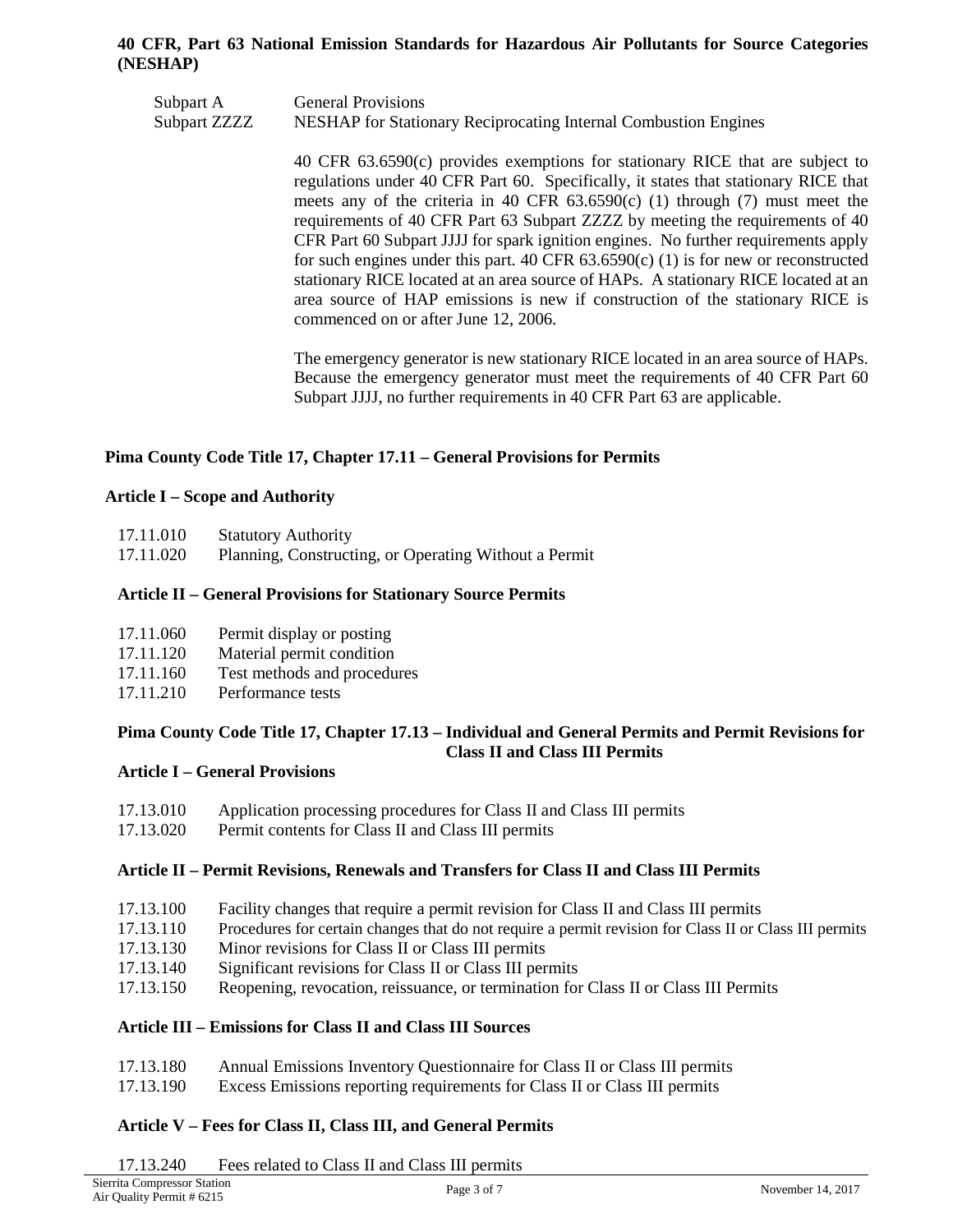## **Pima County Code Title 17, Chapter 17.14 – Activity Permits**

- 17.14.040 Fugitive Dust Activity permits
- 17.14.060 Asbestos NESHAP activity permits
- 17.14.080 Open burning permits

## **Pima County Code Title 17, Chapter 17.16 – Emission Limiting Standards**

### **Article I – General Provisions**

| 17.16.010 | Local rules and standards; Applicability of more than one standard |
|-----------|--------------------------------------------------------------------|
| 17.16.020 | Noncompliance with applicable standards                            |
| 17.16.030 | Odor limiting standards                                            |

### **Article II – Visible Emission Standards**

| 17.16.040 | Standards and applicability (includes NESHAP) |
|-----------|-----------------------------------------------|
| 17.16.050 | Visibility limiting standard                  |

# **Article III – Emissions from Existing and New Nonpoint Sources**

| 17.16.055 | General |
|-----------|---------|
|           |         |

- 17.16.070 Fugitive dust emissions standards for motor vehicle operation
- 17.16.080 Vacant lots and open spaces
- 17.16.090 Roads and streets
- 17.16.100 Particulate materials
- 17.16.110 Storage piles
- 17.16.450 Off-road machinery
- 17.16.470 Roadway and site cleaning machinery

### **Article IV – New and Existing Stationary Source Performance Standards**

| 17.16.130 | Applicability                                                      |
|-----------|--------------------------------------------------------------------|
| 17.16.230 | Standards of performance for storage vessels for petroleum liquids |
| 17.16.340 | Standards of performance for stationary rotating machinery         |
|           | 17.16.400.A Organic solvents and other organic materials           |
|           | 17.16.430.F Standards of performance for unclassified sources      |

### **Pima County Code Title 17, Chapter 17.20 – Emissions Source Testing and Monitoring**

- 17.20.010 Source sampling, monitoring and testing
- 17.20.040 Concealment of emissions

## **Pima County Code Title 17, Chapter 17.24 – Emission Source Recordkeeping and Reporting**

17.24.020 Recordkeeping for compliance determination

### **VI. REQUIREMENTS SPECIFICALLY IDENTIFIED AS NON-APPLICABLE**

- **A.** NSPS Subpart GG, Standards of Performance for Stationary Gas Turbines does not apply to the source in accordance with the exemption found in NSPS Subpart KKKK §60.4305(b).
- **B.** NESHAP Subpart YYYY, National Emission Standards for Hazardous Air Pollutants for Stationary Combustion Turbines does not apply to the source since the facility is not a major source.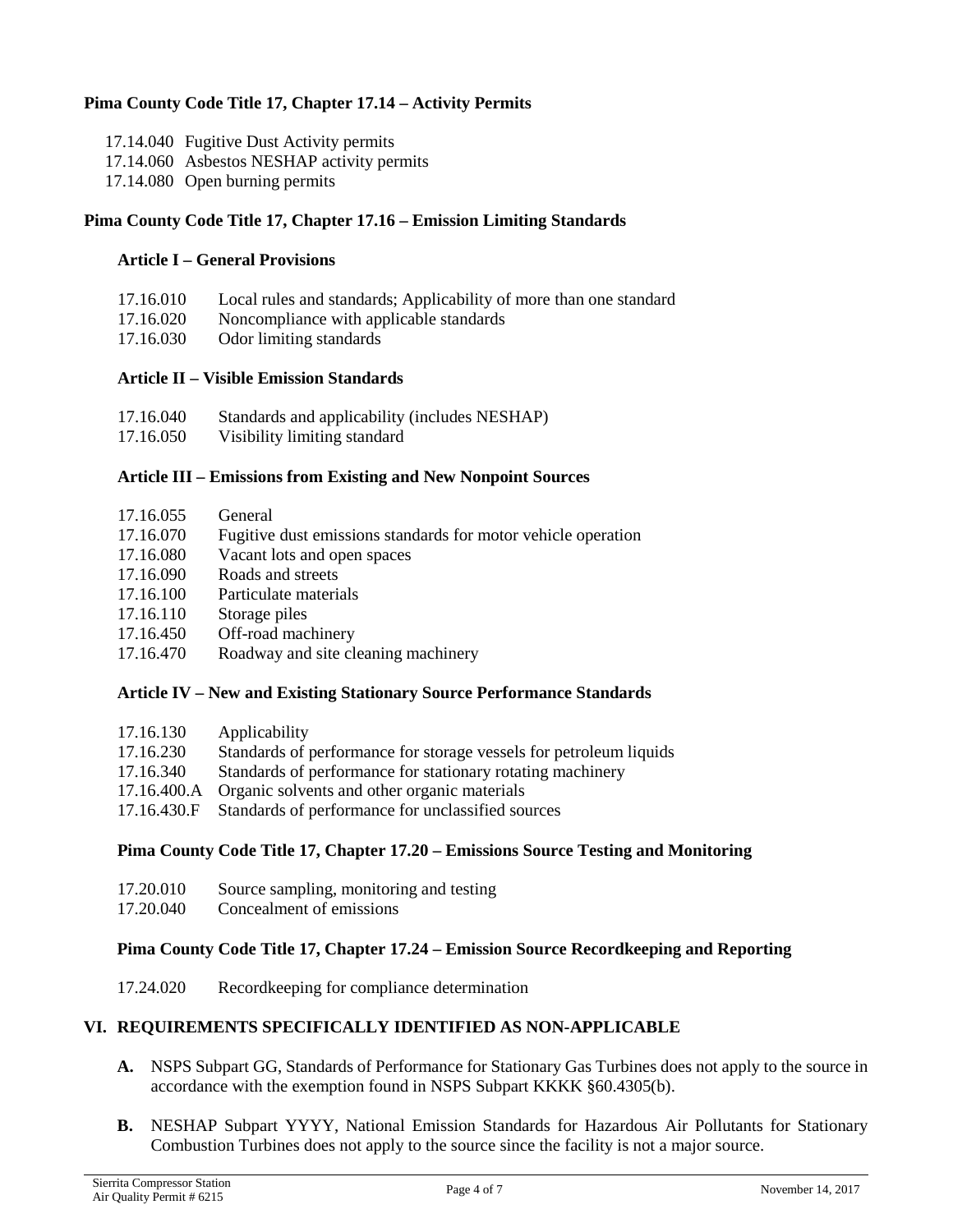- **C.** NESHAP Subpart HH, National Emission Standards for Hazardous Air Pollutants from Oil and Gas Production Facilities does not apply to the source, since the source is not proposing the installation of any triethylene glycol (TEG) dehydration units.
- **D.** The centrifugal compressor will use dry seals and therefore is not considered a centrifugal compressor affected facility in accordance 40 CFR §60.5365a(b) subject to the provisions in 40 CFR §60.5380a and associated requirements.

## **VII. PERMIT CONTENTS and APPLICABILITY DETERMINATIONS**

## **A. Permit and Permit Summary:**

Specific Conditions have been organized into permit sections specific to the equipment and emission source categories at the facility.

## **B. General Applicability (Section 1):**

This Section of the permit incorporates provisions relating the statutory authority, permit classification, and provides a summary of the permitted facility sources and the organization of the permit sections.

## **C. Facility-Wide Operations (Section 2):**

This Section incorporates facility wide provisions applicable to all sources at the facility and is also used to streamline provisions applicable to the specific sources and operations in other Sections of the permit. The facility-wide provisions include the following: Operating limitations, general control standards, materials handling standards, odor limiting standard, opacity standards, visibility limiting standard disposition of portable sources, and requirement to obtain applicable activity permits. This Section also includes the facility-wide provisions for monitoring, recordkeeping, reporting requirements, facility changes, and testing requirements.

### **D. NSPS Subpart KKKK for New Stationary Combustion Turbines (Section 3):**

This Section incorporates applicable PCC and NSPS requirements and for the stationary combustion turbine found in PCC 17.16.340 and 40 CFR Part 60, Subpart KKKK, respectively. The specific applicability provision for stationary combustion turbines is included in Section 7.

The stationary gas turbine is subject to a NSPS Nitrogen Oxides Standard in accordance with 40 CFR §60.4320 and requires initial and subsequent performance testing to verify the nitrogen oxide emissions meet the standard. The stationary combustion turbine is limited to firing natural gas and therefore exempt from the sulfur dioxide emission standard in accordance with 40 CFR §60.4365, provided the Permittee maintains documentation of the natural gas characteristics in a current, valid purchase contract, tariff sheet or transportation contract, specifying that the total sulfur content for natural gas is 20 grains of sulfur or less per 100 standard cubic feet.

## **E. NSPS Subpart JJJJ for SI ICE (Emergency Designated Engines) (Section 4):**

This Section incorporates specific Pima County and NSPS provisions for emergency designated spark ignition internal combustion engines.

## **F. NSPS Subpart OOOOa For Crude Oil and Natural Gas Facilities (Section 5)**

This Section incorporates applicable federals standards that apply to the collection of fugitive emissions components at the compressor station. The regulation has been stayed until August 31, 2017. A severability clause for these provisions has been included should the subpart become unenforceable by the EPA as a result of future actions.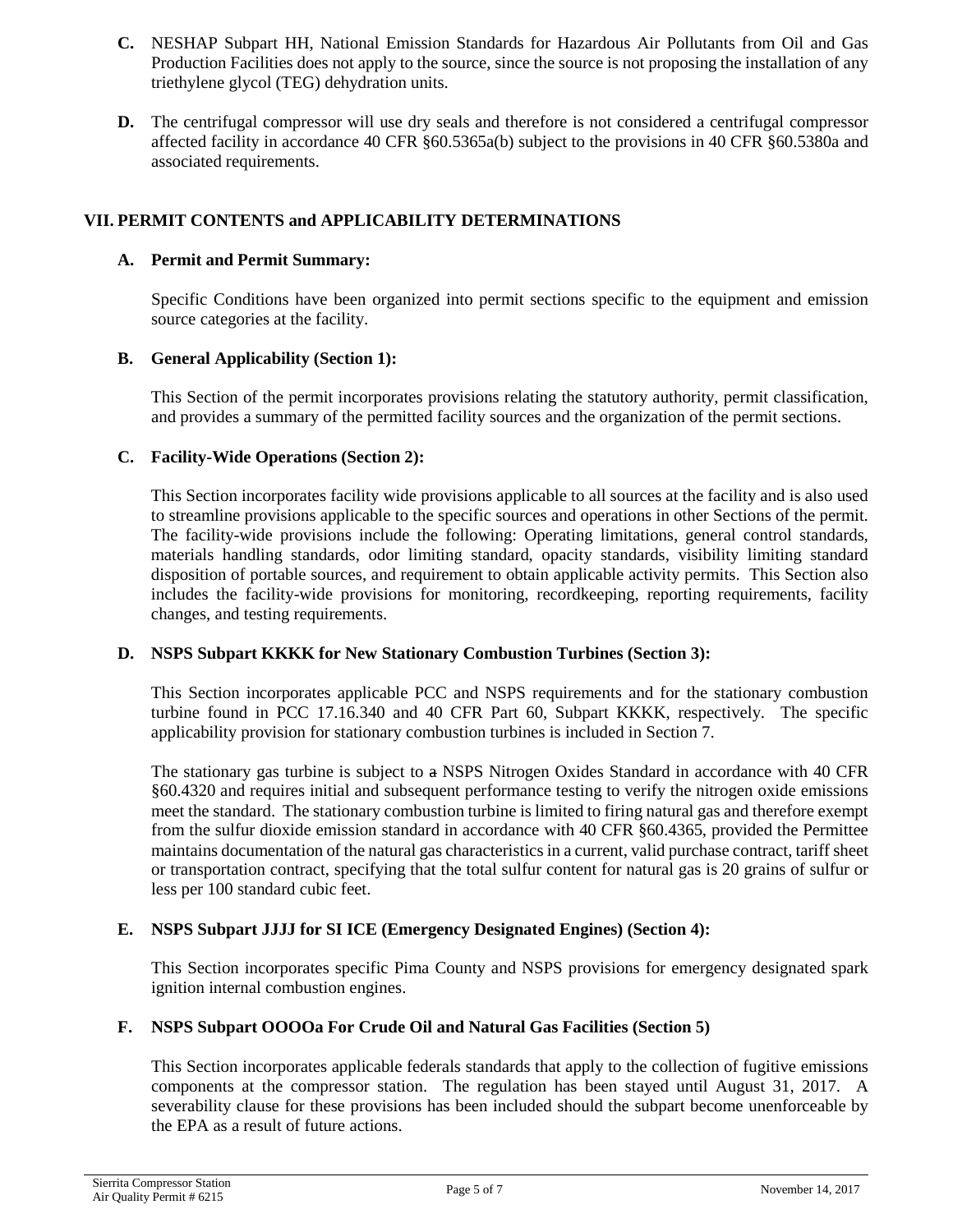## **G. Fugitive Dust Requirements (Section 6)**

Section 6 of the permit contains standards including reasonable precautions that apply to sources of fugitive dust or particulate matter, which due to a lack of an identifiable emission point or plume, are classified as nonpoint sources. These sources include but are not limited to equipment and activities employed during land clearing leveling, grading or trenching; motor vehicle operation on vacant lots and open areas; roads and streets; particulate material handling operations; and dust producing material storage piles.

## **H. Specific Applicability Provisions (Section 7):**

This Section of the permit includes specific conditions on the applicability of permitted facility sources to the source categories, affected facilities, equipment, emission sources, installations, activities and operations at the facility and applicable operating limitations and requirements.

## **VIII. Periodic Monitoring**

This is a Class II permit and as such does not include the mandatory submittal of a semiannual summary report of required monitoring or an annual compliance certification to the Control Officer. The permit requires the facility to maintain required periodic monitoring records and/or reports on site.

## **IX. Control Technology Determination**

No control technologies needed to be determined; the source is not subject to RACT, BACT or LAER.

## **X. Exclusion of PCC Particulate Matter Discharge Rate Standards**

The applicable PCC rules for the maximum particulate discharge rates may not be included in Class II area source permits as explained below.

- For particulate matter sources, the calculated maximum particulate matter discharge rate, as provided in Title 17, yields maximum rates that far exceed the emissions expected from most typical area sources. For example, a 200 ton/hour process source, which is typical for an average construction aggregate screening operation, would be limited to a maximum particulate matter discharge rate of 40.4 lb/hour or 177 tons/year. This maximum limit far exceeds estimated emissions from typical sources using EPA AP-42 emission factors and the source is far more likely to exceed opacity and visibility limiting standards well before reaching this limit.
- With regard to fuel burning equipment, PCC 17.16.165.C limits the emissions of particulate matter from commercial and industrial fossil-fuel fired equipment (including but not limited to boilers). This limit may not be included because allowable emissions are consistently over an entire order of magnitude higher than EPA AP-42 estimated potential emissions. The chart below, illustrates the point.